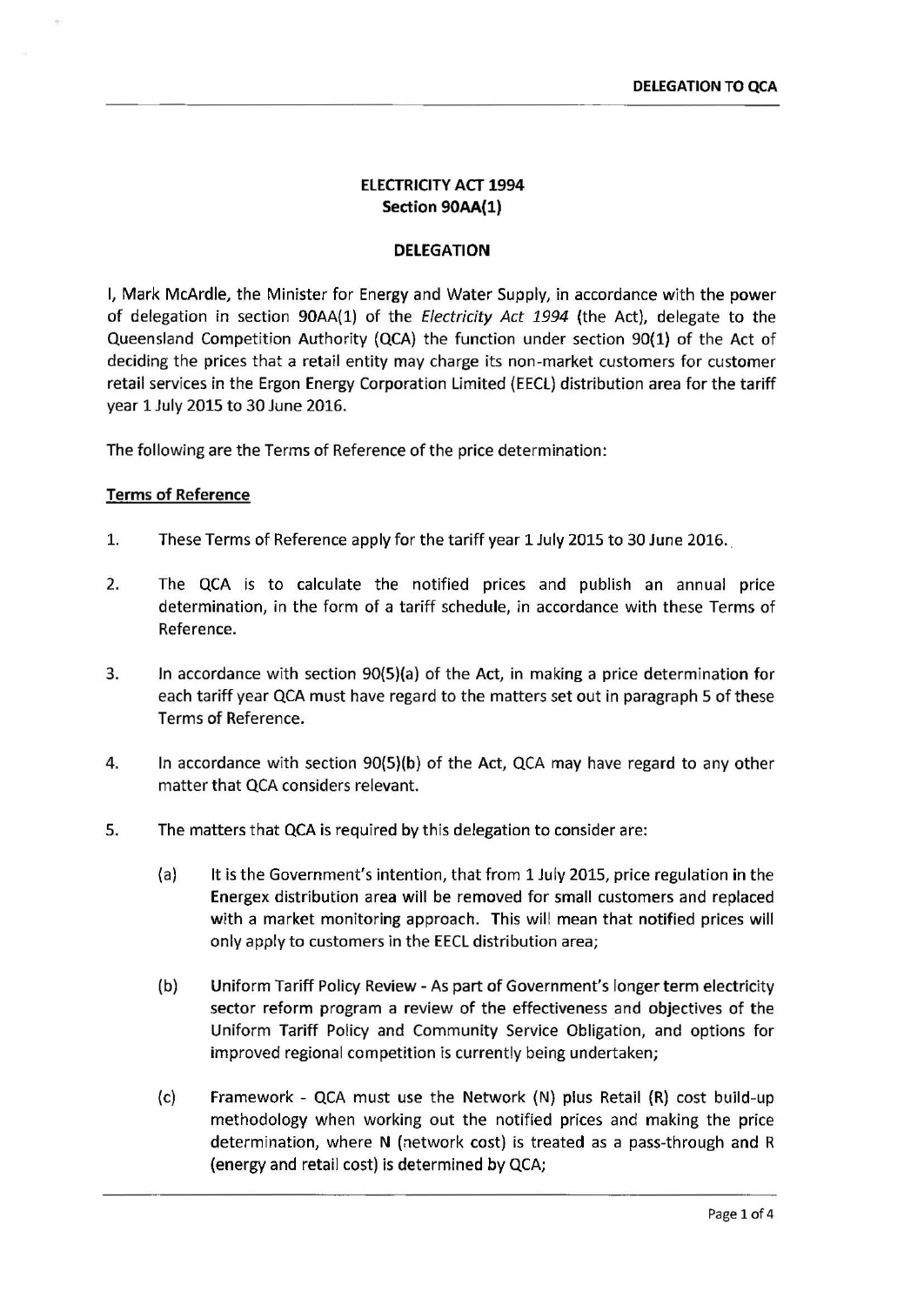- (d) When determining the N components for each regulated retail tariff, QCA must consider the following:
	- (i) For residential and small business customer tariffs (with the exception of Tariffs 12 and 22) in the EECL distribution area- basing the network cost component on the network charges to be levied by Energex and the relevant Energex tariff structures;
	- (ii) For Tariff 12 residential time-of-use and Tariff 22 small business timeof-use tariffs in the EECL distribution area - basing the network cost component on the network charges to be levied by Energex, but utilising the relevant EECL tariff structures, in order to strengthen or enhance the underlying network price signals and encourage customers to switch to time-of-use tariffs and reduce their energy consumption during peak times;
	- (iii) For Tariff 13 residential peaksmart time-of-use, as EECL does not have a network tariff for this tariff, and no customers access the tariff, it is proposed that this tariff be removed from the tariff schedule; and
	- (iv) For large business customers in the EECL distribution area who consume 100MWh or more per annum - basing the network cost component on the network charges to be levied by EECL.
- (e) Transitional Arrangements- QCA must consider:

 $\Sigma-$ 

- (i) for the standard regulated residential tariff (Tariff 11), complete the rebalancing of the fixed and variable components of Tariff 11 using the approach established in the 2013-14 Determination;
- (ii) maintaining transitional arrangements for tariffs classed as transitional or obsolete (i.e. farming, irrigation, declining block, nondomestic heating and large business customer tariffs), and
- (iii) continuing to allow all EECL customers access to tariffs designated as transitional in 2013-14.

# Interim Consultation Paper

6. QCA must publish an interim consultation paper identifying key issues to be considered when calculating the N and R components of each regulated retail electricity tariff and transitioning relevant retail tariffs.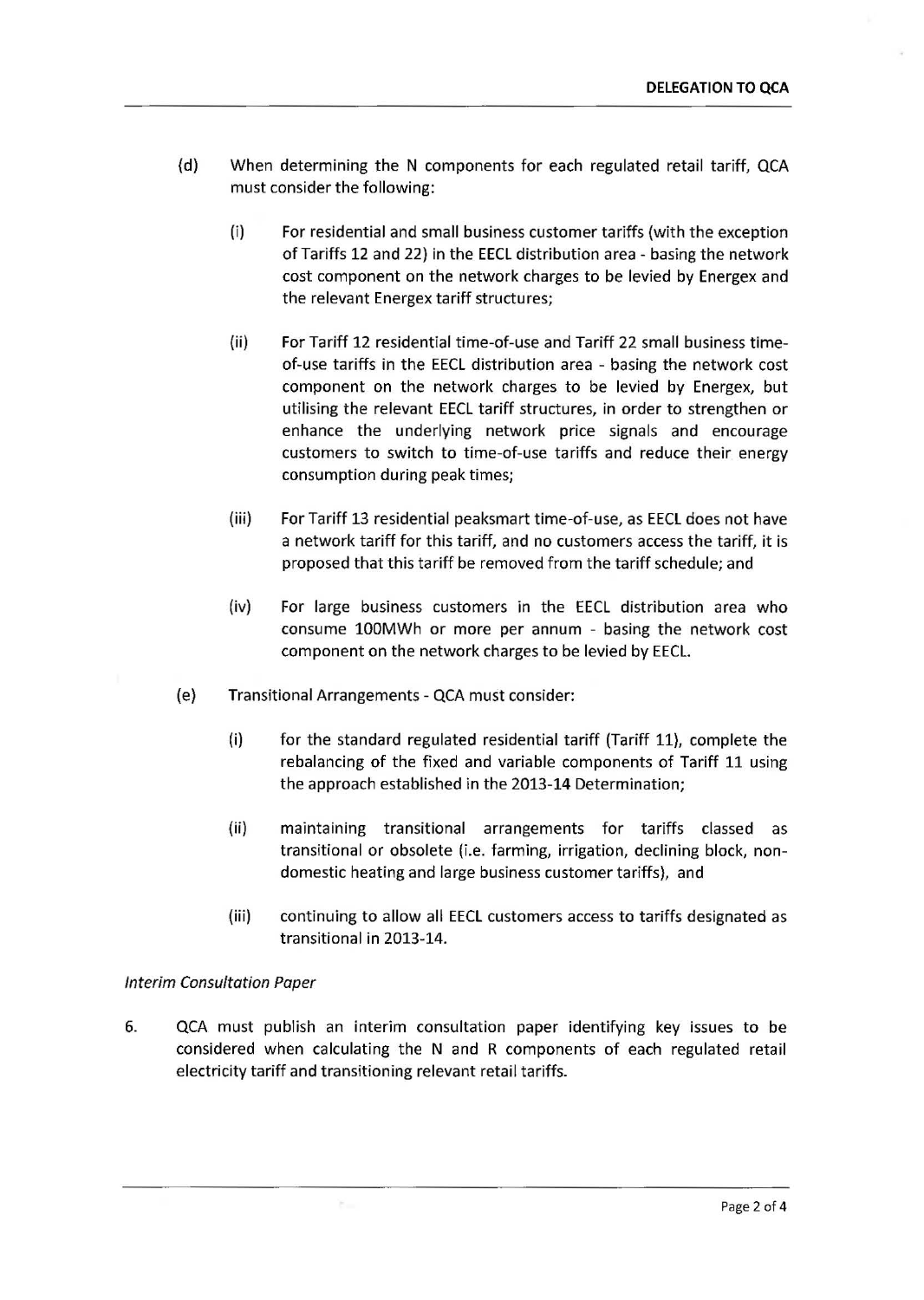- 7. QCA must publish a written notice inviting submissions about the interim consultation paper. The notice must state a period during which anyone can make written submissions to QCA about issues relevant to the price determination.
- 8. QCA must consider any submissions received within the consultation period and make them available to the public, subject to normal confidentiality considerations.

### Consultation Timetable

9. QCA must publish an annual consultation timetable within two weeks after submissions on the interim consultation paper are due, which can be revised at the discretion of QCA, detailing *ahy* proposed additional public papers and workshops that QCA considers would assist the consultation process.

### Workshops and additional consultation

10. As part of the interim consultation paper and in consideration of submissions in response to the interim consultation paper the QCA must consider the merits of additional public consultation (workshops and papers) on identified key issues.

### Draft Price Determination

- 11. QCA must investigate and publish its draft price determination on regulated retail electricity tariffs, with each tariff to be presented as a bundled price.
- 12. QCA must publish a written notice inviting submissions about the draft price determination. The notice must state a period during which anyone can make written submissions to QCA about issues relevant to the draft price determination.
- 13. QCA must consider any submissions received within the consultation period and make them available to the public, subject to normal confidentiality considerations.

#### Final Price Determination

14. QCA must investigate and publish its final price determination on regulated retail electricity tariffs, with each tariff to be presented as a bundled price, and gazette the bundled retail tariffs.

#### Timing

- 15. QCA must make its reports available to the public and, at a minimum, publicly release the papers and price determinations listed in paragraphs 6 to 14.
- 16. QCA must publish the interim consultation paper for the 2015-16 tariff year no later than one month after the date of this Delegation.